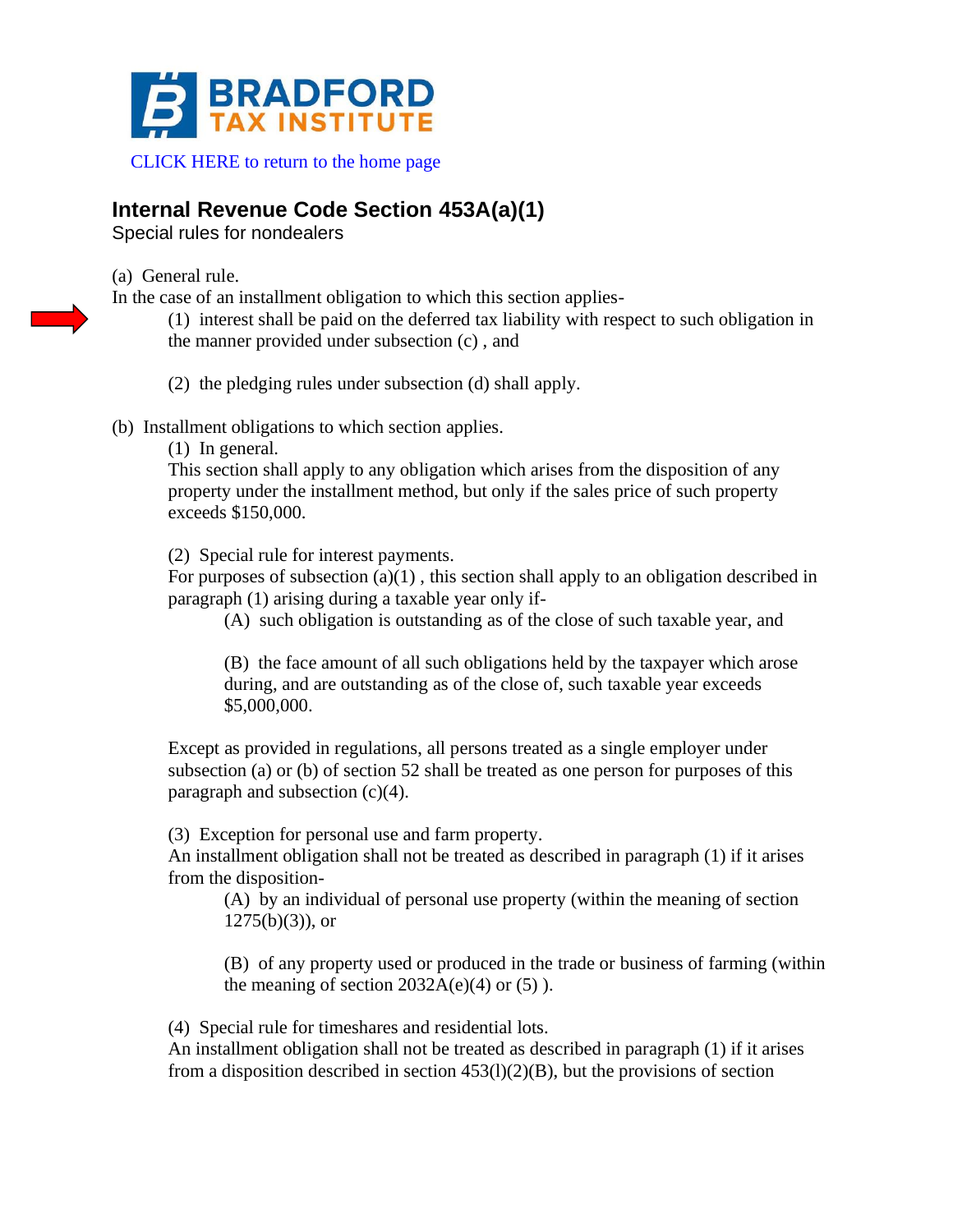453(l)(3) (relating to interest payments on timeshares and residential lots) shall apply to such obligation.

(5) Sales price.

For purposes of paragraph (1), all sales or exchanges which are part of the same transaction (or a series of related transactions) shall be treated as 1 sale or exchange.

(c) Interest on deferred tax liability.

(1) In general.

If an obligation to which this section applies is outstanding as of the close of any taxable year, the tax imposed by this chapter for such taxable year shall be increased by the amount of interest determined in the manner provided under paragraph (2).

(2) Computation of interest.

For purposes of paragraph (1), the interest for any taxable year shall be an amount equal to the product of-

(A) the applicable percentage of the deferred tax liability with respect to such obligation, multiplied by

(B) the underpayment rate in effect under section  $6621(a)(2)$  for the month with or within which the taxable year ends.

(3) Deferred tax liability.

For purposes of this section, the term "deferred tax liability" means, with respect to any taxable year, the product of-

(A) the amount of gain with respect to an obligation which has not been recognized as of the close of such taxable year, multiplied by

(B) the maximum rate of tax in effect under section 1 or 11 , whichever is appropriate, for such taxable year.

For purposes of applying the preceding sentence with respect to so much of the gain which, when recognized, will be treated as long-term capital gain, the maximum rate on net capital gain under section 1(h) shall be taken into account.

(4) Applicable percentage.

For purposes of this subsection, the term "applicable percentage" means, with respect to obligations arising in any taxable year, the percentage determined by dividing-

(A) the portion of the aggregate face amount of such obligations outstanding as of the close of such taxable year in excess of \$5,000,000, by

(B) the aggregate face amount of such obligations outstanding as of the close of such taxable year.

(5) Treatment as interest.

Any amount payable under this subsection shall be taken into account in computing the amount of any deduction allowable to the taxpayer for interest paid or accrued during the taxable year.